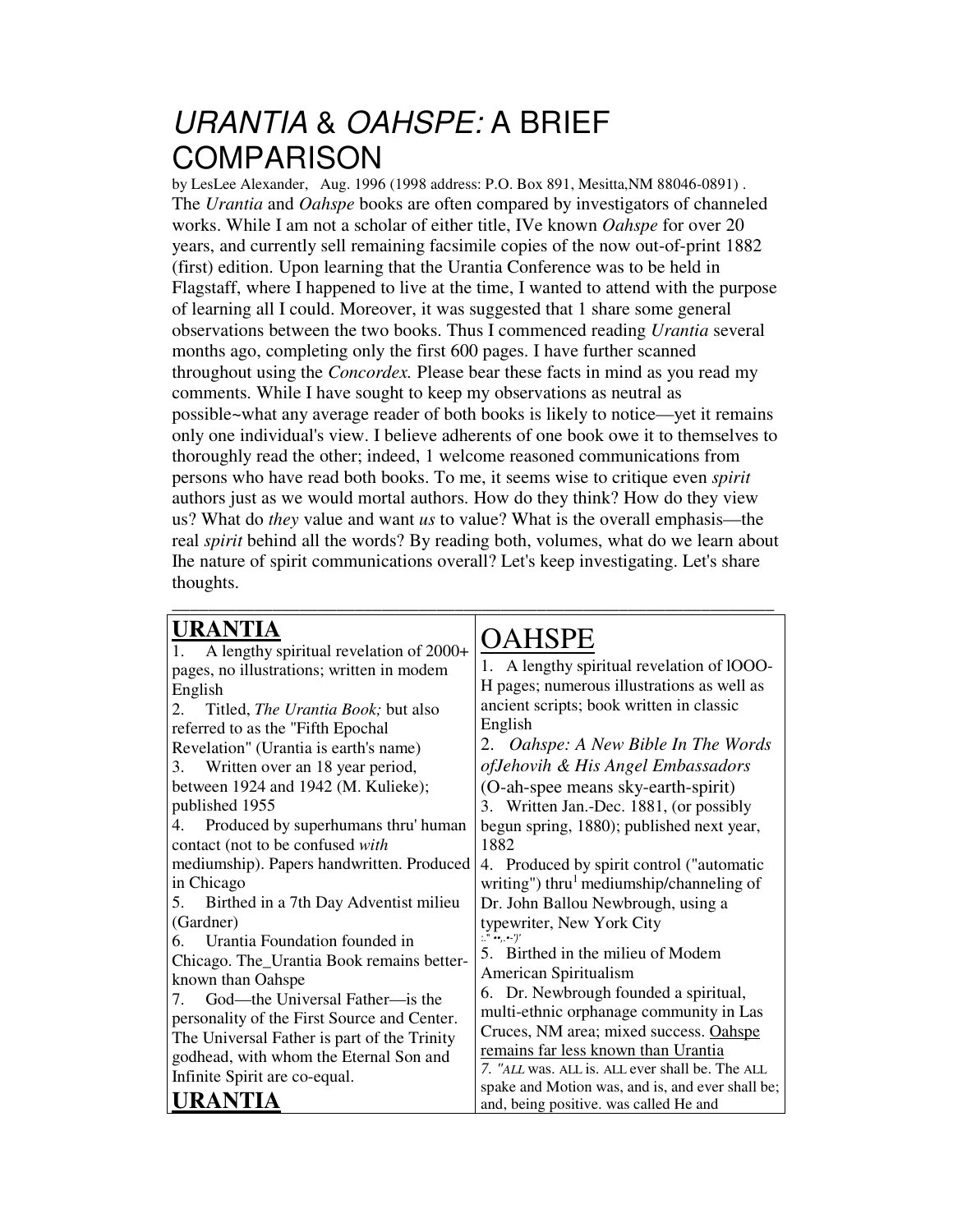8. Trinity godhead as well as trinitized beings<br>9. C Can eventually see Universal Father/Trinity who dwells in Paradise 10. Much said about gravity 11. The word "God" is variously used for superhumans as well as the Universal Father 12. Ultimate destination: essentially Paradise (?) 13. *Multiple* universes 14. No quotations from Universal Father/Trinity (?) 15. Refutes reincarnation. Afterlife is progression. 16. Not all beings conceived as mortals, but many created differently 17. Little mention (?) about ESP 18. The dead do not communicate with mortals (1230d; 1646b; 1680d) 19. Some earth mortals are incapable of eternal life; can go to extinction (532c) 20. Some beings remain in same work eternally (547a) 21. *Urantia's* history differs markedly from *Oahspe* 22. Spirit transport by self or transport seraphim 23. Very strong emphasis on Jesus Christ 24. Evangelism & preaching (ref. to *Concordex)* 25. ...to be completed upon my finishing *Urantia.* Him...Nor is there aught in all the universe but what is part of Him." Named for the sounds of the wind. E-O-Hi! Now pronounced Jehovih. Also called Great Spirit, Elohirn, Bonn, Ormazd, Most High, Creator, Father, Mother-All Highest Conceivable and everywhere present, always. **OAHSPE** 8. No trinity-All One. 9. No one will ever see the Creator (all the universe is "his" body) 10. Refutes gravity as a pull; rather, a vortexian "push" 11. Gods & goddesses are all one-time mortals with finite shape & form-only the Creator is all infinite 12. Ultimate destination: none, "worlds without end" 13. Essentially only one universe, "worlds without end" 14. Many quotations from Creator, Jehovih (can attain to hear The Voice, but not see extent of Creator) 15. Same, but afterlife progression plan differs 16. Apparently, all beings are first conceived in the corporeal (mortal) dimension of a world 17. Much about ESP (called su'is & sar'gis) 18. The dead—spirits—in the afterlife (atmospherea) can sometimes communicate & materialize to mortals 19. All earth mortals are now capable of eternal life (cannot go to extinction) 20. All beings eventually change their work 21. Examples: First humans; the Flood (sinking of Pacific contintent called "Pan"); building of Great Pyramid; Hebrew Exodus; Constantine, first Christian Roman emperor; spirit rebellions 22. Spirit transport by "starships" (over 500 references); even if entirely fiction, Oahspe may be first book to introduce "starship" travel on this scale 23. Of prophets, least is said about Joshu, the Essenc (Oahspe's emphasis is on the Creator, the Great Spirit, Jehovih) 24. In this era, no more preaching; no *Oahspe* evangelism 25. In Kosmon Era (New Age), liberty, racial integration, vegetarianism, intentional